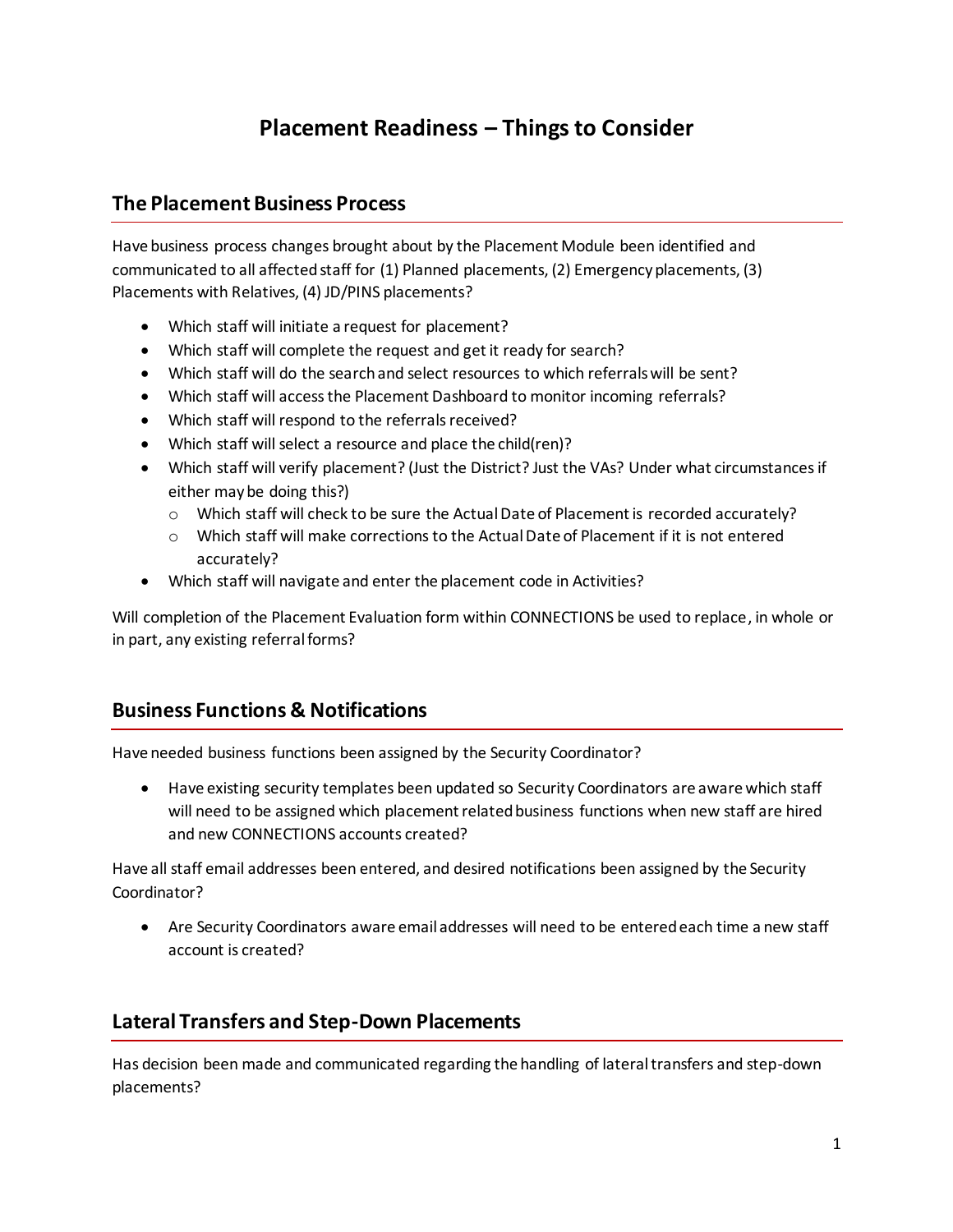- **Districts**: Will you allow your contracted agencies to initiate requests, do searches and place children through lateral transfers and step-down placements within their own agency? Or do you want the agency to alert the district when one of these is needed so that the district can do a wider, multi-agency search for an appropriate bed?
- **Agencies**: Are you clear which districts you contract with will and will not allow you to do lateral transfers and step-down placements within your own agency? (Initiate and complete a placement request, search for possible matches, place the child and verify placement)
	- $\circ$  If you WILL be doing this, have staff been assigned the business functions necessary to do so?

## **Contracts**

**Districts**: Have all active, signed contracts between your district and contracted agencies been entered in CONNECTIONS?

**Agencies**: Have you contacted your contracting districts to verify that a contract has been entered?

- Only Districts can enter contracts.
- Agencies without a contract listed will not return in a multi-facility search for a resource.

*Note: Be aware if your contract expires on December 31, 2019. New contracts can be entered before the current ones expire to avoid a lapse in the agency's resources returning in multi-facility searches.*

### **Resource Characteristics & FAD**

**Districts & Agencies**: Have Resource Characteristics been entered for all Active-Accepted Foster-Adoptive and Certified Foster Homes? (Do not need to be entered for Relative Resource Homes)

- Are staff aware they will need to enter Resource Characteristics each time a new home is certified?
- Are the licensed capacity and age ranges for which the home is certified correct? (Inaccurate information will result in a larger number of inappropriate homes being brought back in a multifacility search.)

**Agencies**: Have Resource Characteristics been entered for all Congregate Care facilities?

 Are staff aware they will need to enter Resource Characteristics each time a new congregate care resource is certified?

**Note**: OCFS Regional Office staff will need to update licensing information in the Congregate Care FAD stageson their workload whenever an operating certificate is updated to correctly reflect the number of available beds a program has.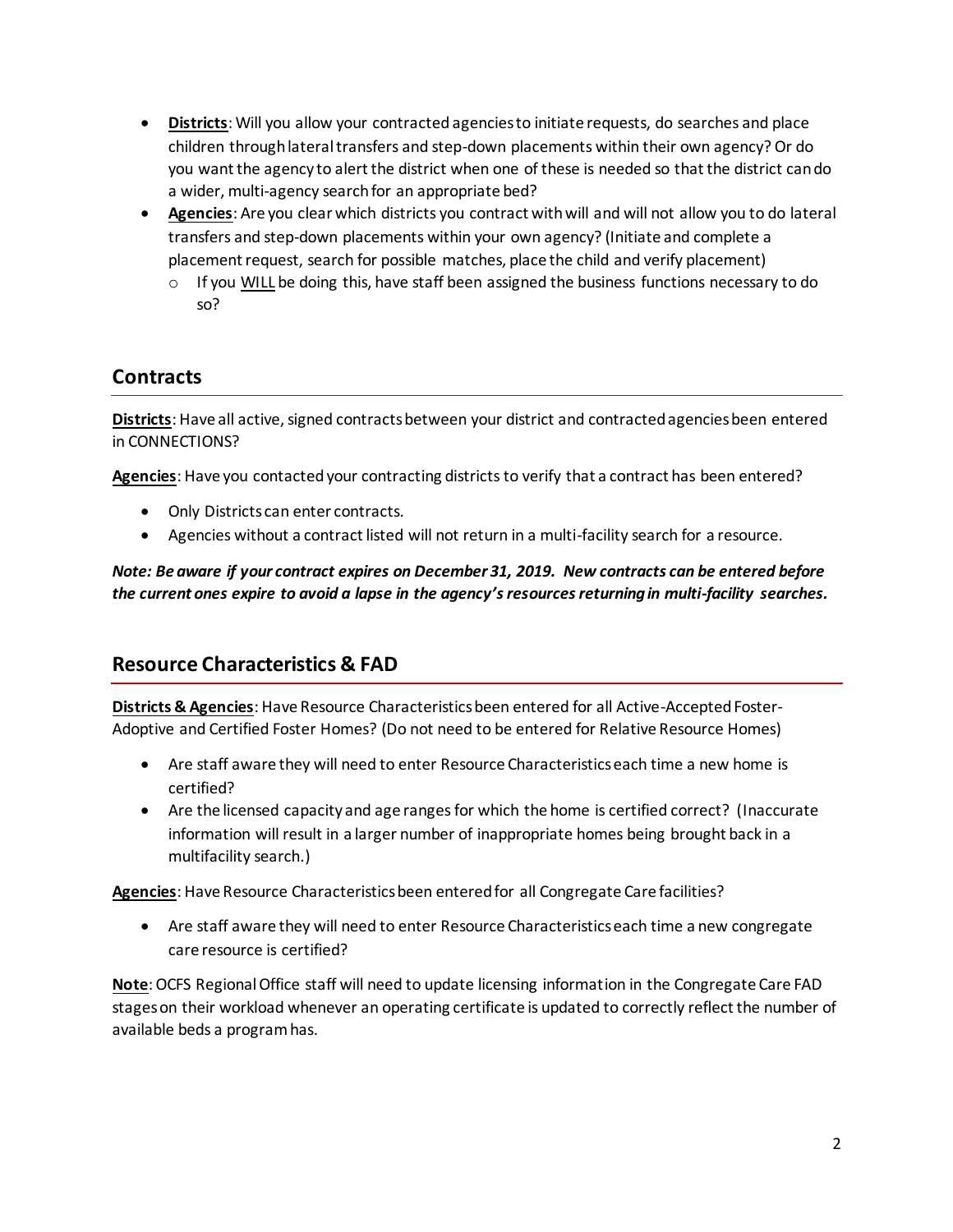## **Child Characteristics**

Has a decision been made and communicated as to who will be responsible for entering Child Characteristics on open placement cases?

Have Child Characteristics been entered for every child currently in care?

 This populates data in the Placement Resource Roster so staff deciding among possible placements can see the characteristics of children already in the home/resource.

## **Activities (Districts)**

Are all Activities entries up-to-date?

Districts should get all placements entered in Activities before the build goes live, if possible. Once the Placement build goes live, any recent placements for which the M910 (Child Placed), M981 (Intra-agency Transfer) or M982 (Inter-agency Transfer) has not been recorded (WMS case not yet fully open, CIN not assigned, Activities track not yet opened), will have to be documented through the Placement window to document and enter the correct M code. This is also true for M960 (Return from Absence) and M980 (Return from Trial Discharge) entries if the child is not returning to the same placement.

- Who will track which cases are in this category?
- Who will be responsible for documenting this in the Placement Module (using an Exact Search)?
- Have designated staff been assigned the needed business functions?
- Have designated staff been trained on the Placement Module steps?

### **Multiple PID Clean Up (Districts)**

Has there been an effort to clean up multiple PIDs so placement data in Activities accurately reflects the number of children in care?

### **Training & Resources**

Have staff responsible for initiating a placement request attended the WebEx training?

Have staff responsible for other aspects of the placement process attended classroom training?

Are staff aware of available printable resources and where to find them?

- Phase 1 Quick Start Guide
- Phase 2 Quick Start Guide
- Phase 3 Job Aid
- Placement build FAQs
- CONNECTIONS Quick Tips